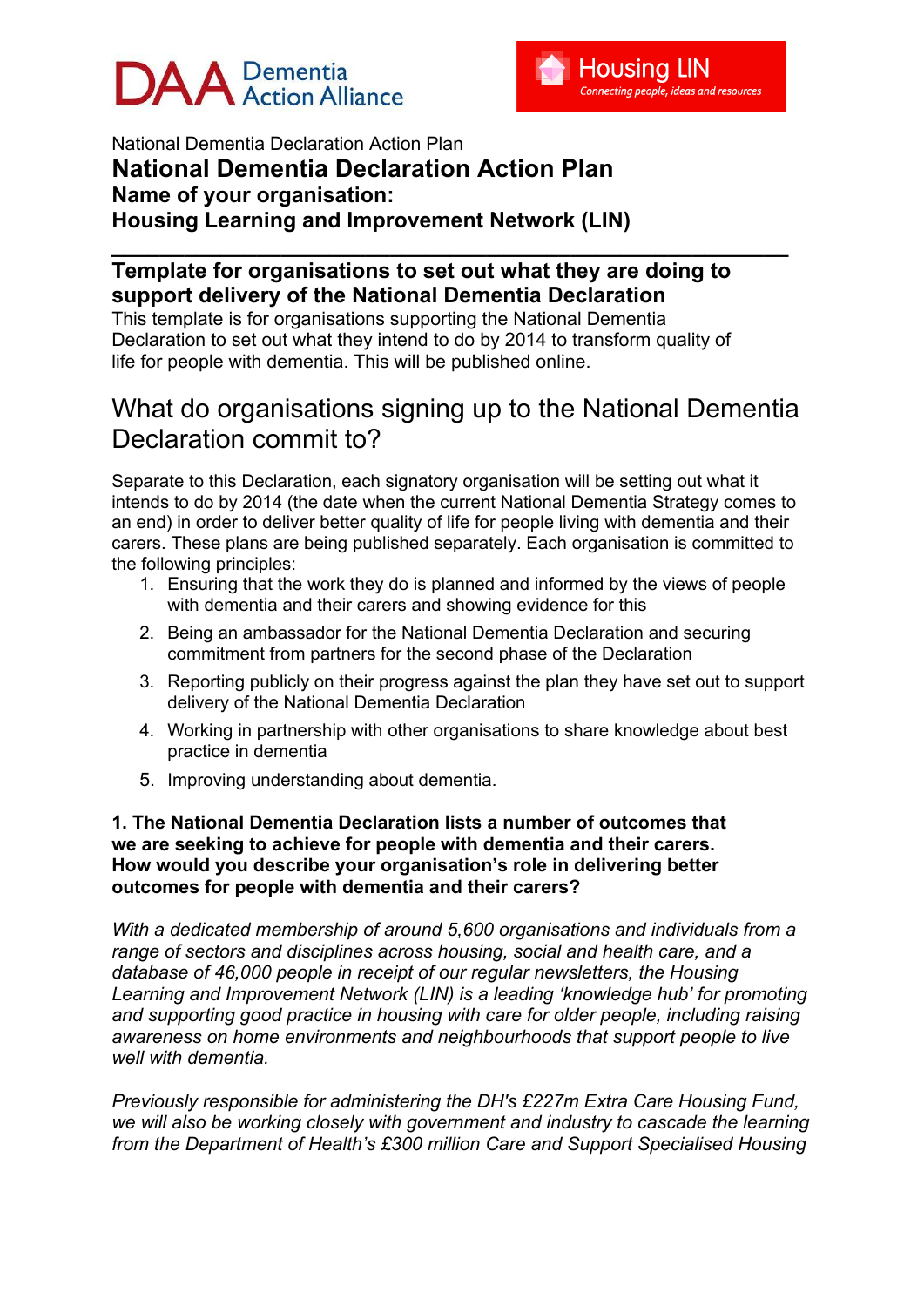*Fund to enhance housing choices for older and vulnerable people, including specific guidance on housing for people with dementia.* 

 *As recognised in the Prime Minister's Challenge on Dementia report on progress, we have built up one of the most comprehensive websites on innovative practice in housing and care/support for people with dementia in the UK at: www.housinglin.org.uk/Topics/browse/HousingandDementia* 

*We are well networked in the specialist housing sector and involve ourselves in forums and partnerships to raise the profile of extra care housing – both as an environment and a resource – for supporting those with dementia and their carers achieve the Declaration outcomes. For example, we are represented on the Prime Minister's Health and Social Care Champion's Group. In addition, we are founding members and active participants of the Housing and Dementia Research Consortium and the Housing & Ageing Alliance, and contribute to the National Housing Federation housing and dementia working group.* 

#### **2. What are the challenges to delivering these outcomes from the perspective of your organisation?**

*The biggest challenge is delivering effective integrated care by maximising the contribution of the housing sector and overcoming silo thinking and planning at a macro and micro level within health and social care economies. The Housing LIN, in partnership with ADASS has published a Resource Pack, 'Strategic Housing for Older People: Planning, designing and delivering housing that older people want' to encourage local authorities and their partners develop Market Position Statements (MPSs).* 

*Our MPS work supporting local commissioners, planners and developers helps:* 

- *Raise awareness on the needs and aspirations of older people*
- *Identify and forecast the demand and supply for specialist housing, and*
- *Provide local commissioners with the skills and competence to procure new and innovative housing for people, including for people with dementia.*

#### **3. What are your plans as an organisation to respond to these challenges between now and 2014?**

*Housing and dementia is one of the Housing LIN's key work priorities. To this end, we continue to:* 

- *Influence housing policy and funding mechanisms that support dementiafriendly communities and attract inward investment and development*
- *Produce cutting-edge case studies and reports that highlight innovative approaches in housing for people with dementia*
- *Maintain our website as a 'centre of online excellence' on housing for people with dementia*
- *Include dementia-related items in our bi-monthly newsletter*
- *Provide support and sounding board to others on housing and dementia issues via our 'learning lab'*

*We will also provide a channel to the Dementia Action Alliance for conveying key messages to our members and newsletter recipients*